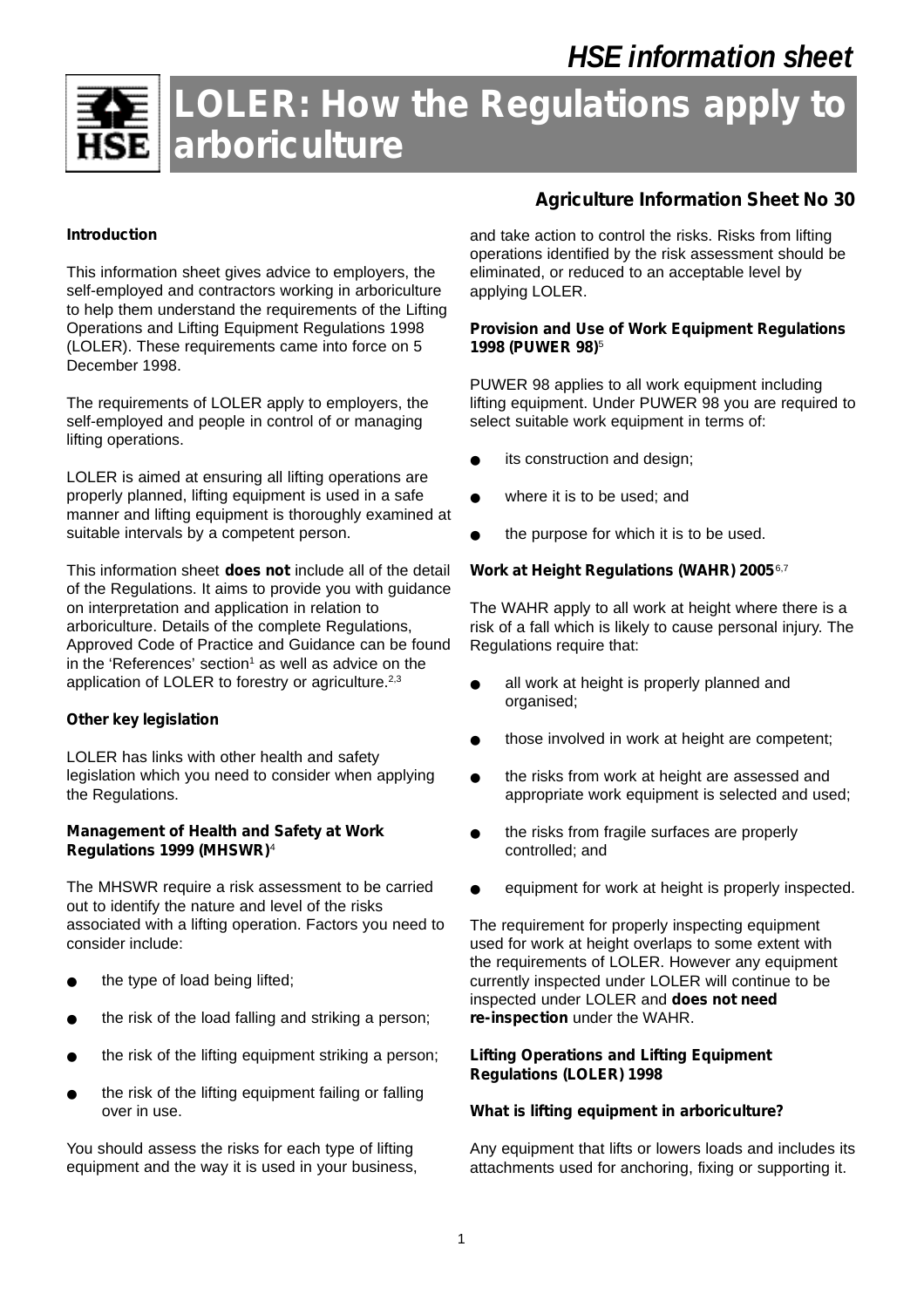## For example:

- rope access and work positioning systems including anchor points, ropes, karabiners, harnesses and strops;
- rigging systems for lowering branches;
- mobile elevating work platforms (MEWPs);
- cranes;
- tree spades.

The term 'load' includes a person.

## *What is not lifting equipment in arboriculture?*

Equipment that does not lift or lower loads, for example any equipment used for winching operations at ground level where the load does not leave the ground, such as skidding operations.

## *Strength*

LOLER requires you to make sure your lifting equipment will have adequate strength for its proposed use. Often loads will be difficult to quantify and a suitable margin of safety should be allowed. Activities requiring careful consideration for strength include:

- rigging operations;
- work in diseased or decayed trees.

Anchor points in trees for rope access and work positioning and rigging systems are part of lifting equipment. Arborists using rope access or work positioning should be trained to select suitable anchor points and to recognise the differences between tree species and the effect of age, condition of the tree and disease.

## *Stability*

LOLER requires you to ensure your lifting equipment will not collapse or overturn when working. The risk of this happening during arboricultural operations can be reduced by:

- selecting equipment appropriate for the materials to be handled, given the slope and terrain of the work site;
- training operators in the limitations of machinery.

When using MEWPs, ensure:

tyres are inflated to the correct pressure; and

stabilising equipment such as outriggers are placed on suitable bearers.

## *Lifting equipment for lifting people*

As a general principle, you should eliminate the risk of a person falling or, if this isn't possible, reduce it (see the section on the MHSWR), for example:

- to eliminate work at height, arborists should consider pruning low-level branches from the ground with long-handled hand saws or pole pruners, taking into account the hazards of over-reaching and working below the branches to be cut;
- choose access techniques which reduce the risk of falling. Use MEWPs in preference to rope access techniques where ground conditions allow and where reasonably practicable.

Where rope access and work positioning systems are necessary, refer to Schedule 5 of the WAHR.

The main climbing rope and associated equipment should be inspected every day by a competent person.

In the event of an emergency a reliable means of rescue should be available and people trained in tree rescue should be available at each work site.

## *Positioning and installation*

Position and install lifting equipment to reduce to as low as reasonably practicable the risk of the equipment or the load striking people, or the risk of the load drifting, falling freely or being released unintentionally.

Position lifting equipment to minimise the need to lift loads over people. Check that:

- unauthorised access to the work area is prevented where timber is handled by lifting equipment on or near public rights of way;
- MEWPs and cranes are set up so the counterweight does not swing out into the way of pedestrians or road traffic;
- arborists in the same tree do not endanger each other either by working too close or by lowering branches.

Loads should not be allowed to drift, for example:

arborists should use supplementary anchors where practicable to reduce the risk of a pendulum swing within the tree;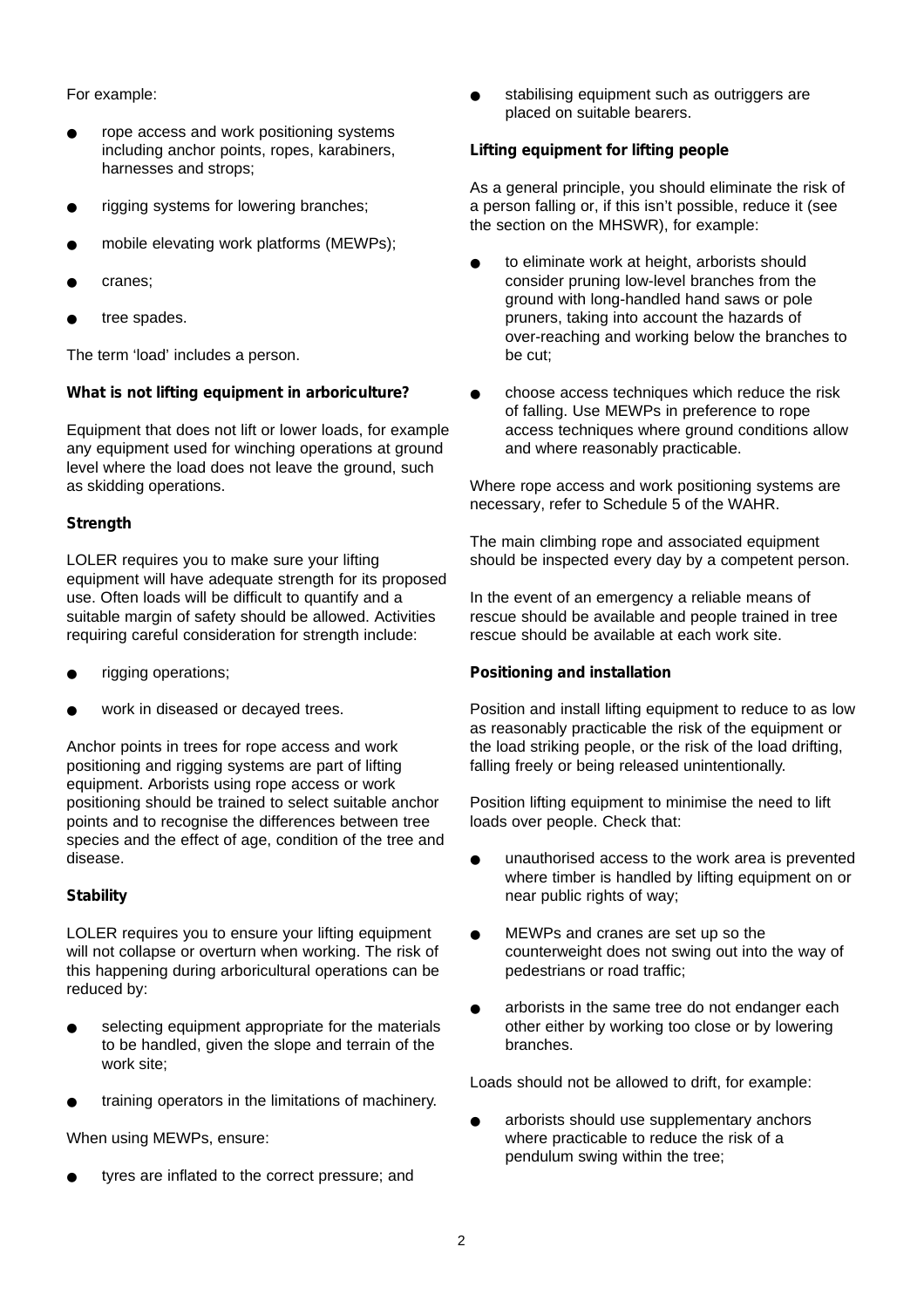attach control lines to loads where necessary to stop contact with people or objects.

Lifting equipment should be fitted with suitable devices to minimise the risk of the load (including people) falling freely. Make sure:

- arborists do not climb above anchor points when using work positioning techniques;
- roping down of branches is controlled by using a friction device or other suitable system;
- arborists descend ropes in a controlled manner using either a friction knot (ie a prussic) or mechanical descender device.

Loads should be prevented from being released unintentionally by:

- adequately training people involved in slinging loads;
- in rope access and work positioning, using a karabiner with a 3-way action gate at the main attachment point between the rope and the harness.

#### *Marking of lifting equipment*

Information on the safe working load (SWL) of any machine used for lifting should be available to the operator. If applicable, lifting equipment should be marked to show it can be used to carry people.

MEWPs or man-riding cages should display the SWL and number of people they can carry.

Where the SWL depends on the equipment's configuration, the operator will need clearly visible information to keep both machine and loads within the safe working limits for any particular configuration.

Accessories should be marked with information needed for their safe use. The use of labels or colour coding is acceptable. Examples of this in arboriculture include:

- ropes, slings, karabiners, strops, and harnesses for rope access;
- rigging system equipment, particularly to show it is not designed to carry people.

#### *Organisation of lifting operations*

Lifting operations should be properly planned, appropriately supervised and carried out in a safe manner. It is important that:

people planning a lifting operation should have adequate practical and theoretical knowledge and experience of planning similar lifting operations;

- you organise the work so, where practicable, loads are not carried or suspended over people;
- where possible, people should not be present under loads that have been left suspended;
- your workers have appropriate training and instructions so they can ensure lifting equipment is safe to use.

#### *Thorough examination*

LOLER requires lifting equipment to be thoroughly examined. This means a detailed examination by a competent person who has appropriate practical and theoretical knowledge and experience to enable them to detect defects or weaknesses in the equipment being examined and assess their importance in relation to the safety and continued use of the lifting equipment.

The risks in arboriculture which arise through failure in lifting equipment for lifting people justify independent and impartial thorough examination. In practice this probably means somebody external to your business. Your insurance company may require you to use an independent examining engineer. Your supplier or the manufacturer may also be able to suggest suitable people or organisations.

Lifting equipment in arboriculture is exposed to conditions which could cause deterioration and result in dangerous situations.

It should be thoroughly examined either:

- every six months where it is being used for lifting people and every twelve months otherwise; or
- in accordance with time intervals specified in an examination scheme drawn up by a competent person.

Lifting equipment should also be thoroughly examined each time exceptional circumstances occur which jeopardise the safety of the equipment. For example, your rope should be thoroughly examined after it has been subject to a severe shock load.

Lifting equipment should be thoroughly examined after installation, but 'installation' does not apply to the positioning or repositioning of rope access equipment.

When lifting equipment subject to thorough examination is contracted to be used in the business of another employer, then a copy of the equipment's current thorough examination report should be made available.

### *Inspection*

Inspections of lifting equipment should be carried out at suitable intervals where your risk assessment made